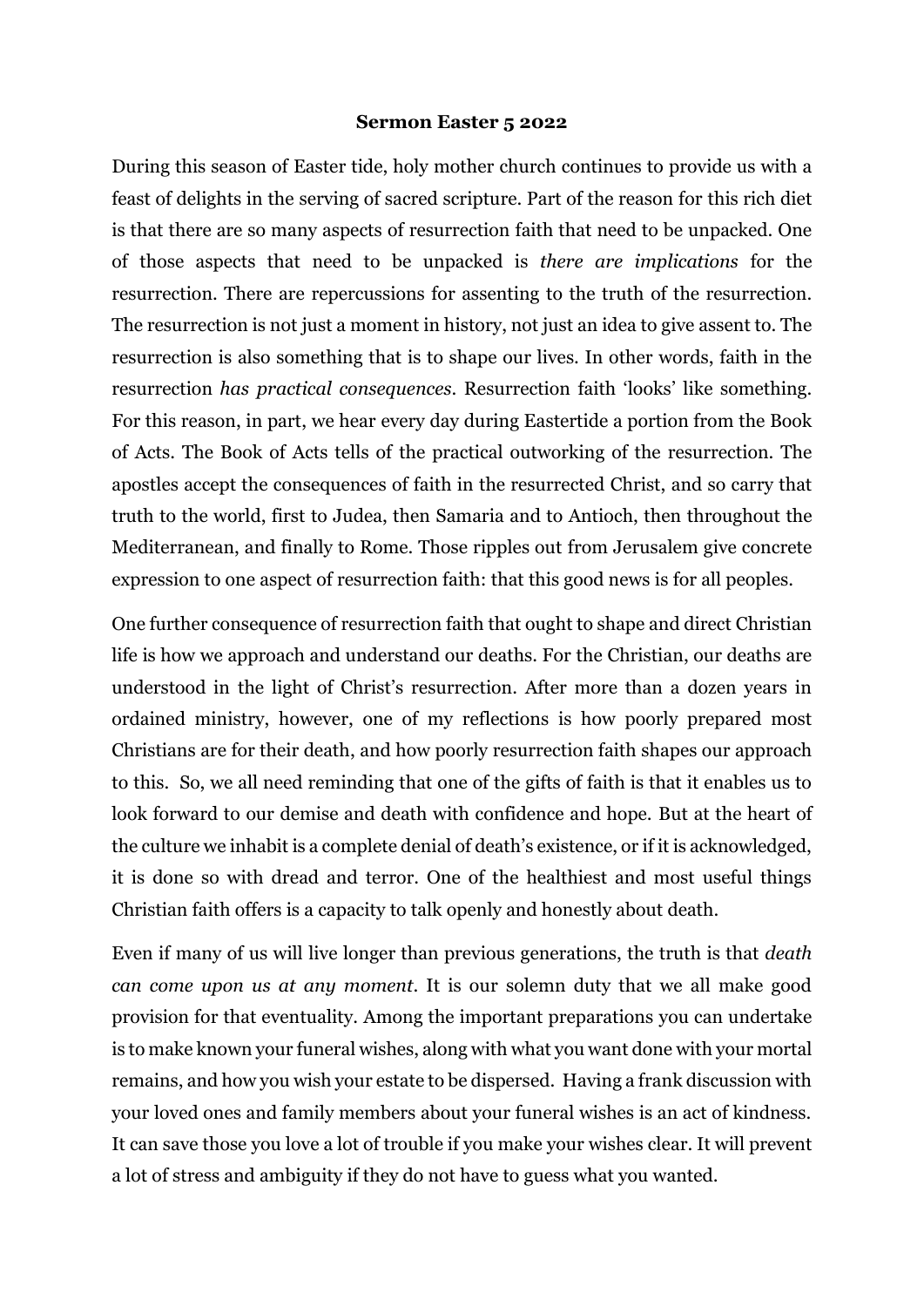How you wish your funeral to be celebrated is an important conversation to have with your next of kin and family members. Now, oftentimes they will discourage this conversation. So, it may be enough to say, 'I have written down my wishes. It is with my papers, and I have let my priest know.' But, it is important, then, that your wishes *are* written down! To help in this, from next week, I will be sending out a letter based on this sermon, with a form in which you can outline some of your wishes for your funeral. In the form, you will see simple options are provided, and in the letter I will offer some guidance on these options.

Somewhat against contemporary cultural trends, a Christian funeral is not principally a 'celebration of a life.' It is an act of worship. And the one whom we are celebrating is Jesus Christ, whose life and death gives meaning to our life and death. Because a Christian funeral is an act of worship it really is unsuitable to include non-biblical readings, and music that is secular or profane in nature. But thinking about bible readings and hymns you *do* wish to have included in your funeral can be an important, prayerful, and devotional activity as, before God, you prepare for your own death.

It is also important to express clearly to your next of kin and loved ones what you wish to happen to your mortal remains. Christian faith teaches that the remains of the deceased are to be treated with honour and respect. This is what Christian theology of Creation teaches, what Christian theology of the Incarnation teaches, what Christian theology of the Resurrection teaches. But it is not uncommon to hear (even amongst Christians), something along the lines of, *well when I'm dead it's just an empty shell, I don't really care what happens*. This is not a Christian position! Our bodies were created and invested with eternal dignity by God, and are temples of the Holy Spirit! The Christian tradition, then, broadly permits two options for disposing of mortal remains: burial or cremation. It is important to note that the church does not envisage cremated remains remaining in the home of a relative or loved one. Neither does the church envisage the 'scattering' of ashes. Instead, reverently interring ('burying') cremated remains into the earth of a consecrated space (such as a dedicated memorial garden or cemetery) is *the* appropriate way of respecting the dignity of the deceased.

Once you have completed the form I'll be sending out, please make three copies. 1. Keep one for yourself and put it with your papers in an easy-to-find, obvious place, or lodge a copy with your solicitor. 2. Pass a copy to your next of kin. 3. Give a copy directly to me or the current vicar of the church who will put it on file. Now, I say all